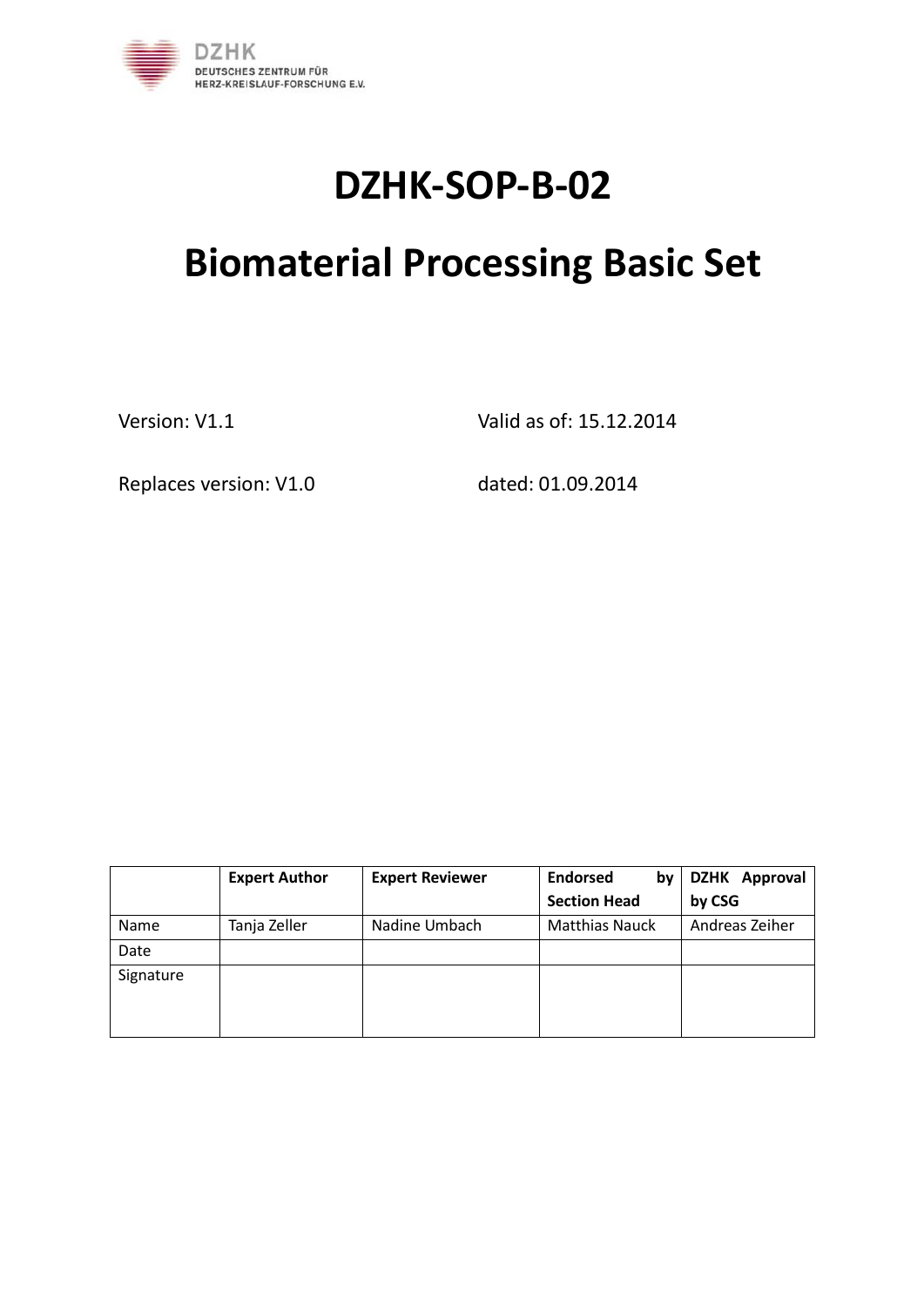# **Contents**

| 1  |     |  |  |  |  |  |
|----|-----|--|--|--|--|--|
| 2  |     |  |  |  |  |  |
| 3  |     |  |  |  |  |  |
|    | 3.1 |  |  |  |  |  |
|    | 3.2 |  |  |  |  |  |
|    | 3.3 |  |  |  |  |  |
| 4  |     |  |  |  |  |  |
| 5  |     |  |  |  |  |  |
|    | 5.1 |  |  |  |  |  |
|    | 5.2 |  |  |  |  |  |
|    | 5.3 |  |  |  |  |  |
| 6  |     |  |  |  |  |  |
|    | 6.1 |  |  |  |  |  |
|    | 6.2 |  |  |  |  |  |
|    | 6.3 |  |  |  |  |  |
| 7  |     |  |  |  |  |  |
| 8  |     |  |  |  |  |  |
| 9  |     |  |  |  |  |  |
| 10 |     |  |  |  |  |  |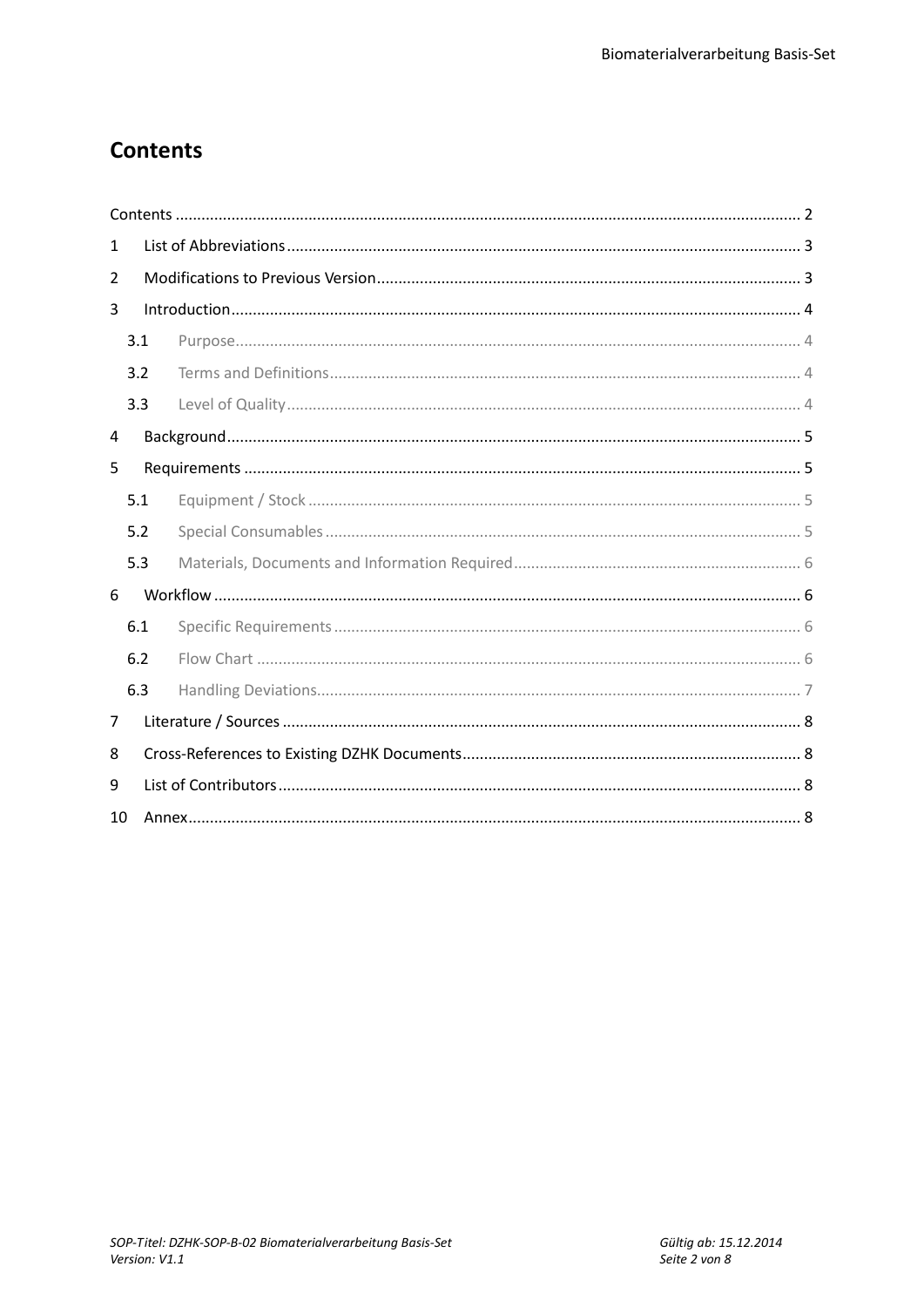# **1 List of Abbreviations**

| Abbreviation | <b>Full form</b>                                    |
|--------------|-----------------------------------------------------|
| SOP          | standard operating procedure                        |
| <b>DZHK</b>  | Deutsches Zentrum für Herz-Kreislauf-Forschung e.V. |
| <b>BB</b>    | biomaterial bank                                    |
| <b>FDTA</b>  | ethylenediaminetetraacetic acid                     |

# **2 Modifications to Previous Version**

| <b>Section</b> | <b>Old Version</b>                               | <b>New Version</b>                                                                  |  |  |  |  |
|----------------|--------------------------------------------------|-------------------------------------------------------------------------------------|--|--|--|--|
| 6.2            | <b>Processing of blood:</b>                      | <b>Processing in general:</b>                                                       |  |  |  |  |
|                | Check the Biomaterial Collection Form and<br>1.  | Check the Biomaterial Collection Form<br>1.                                         |  |  |  |  |
|                | receipt of the primary receptacles               | and receipt of the primary receptacles                                              |  |  |  |  |
|                | Centrifugation of the serum, EDTA, citrate<br>2. | Centrifugation<br>of<br>2.<br>the<br>primary                                        |  |  |  |  |
|                | and urine primary receptacles at                 | receptacles at                                                                      |  |  |  |  |
|                | 2,000 g für 10 minutes OR 3,000 g for            | 2,000 g for 10 minutes OR 3,000 g for                                               |  |  |  |  |
|                | 5 minutes                                        | 5 minutes                                                                           |  |  |  |  |
|                | refrigerated centrifuges: set tempera-           | refrigerated centrifuges: set tempera-                                              |  |  |  |  |
|                | ture to 18°C                                     | ture to 18°C                                                                        |  |  |  |  |
|                | non-refrigerated<br>centrifuges:<br>allow        | non-refrigerated<br>centrifuges:<br>allow                                           |  |  |  |  |
|                | centrifuge to cool down after each run           | centrifuge to cool down after each                                                  |  |  |  |  |
|                | Aliquot 300-µl portions into corresponding<br>3. | run                                                                                 |  |  |  |  |
|                | 2D bar-coded aliquot tubes according to          | Aliquot<br>$300-\mu l$<br>portions<br>into<br>3.                                    |  |  |  |  |
|                | rack order (see section 5.2)                     | corresponding 2D bar-coded aliquot                                                  |  |  |  |  |
|                | Document on the Biomaterial Collection Form      | tubes according to rack order (see                                                  |  |  |  |  |
|                | 4. store locally at -80°C and document the       | section 5.2)                                                                        |  |  |  |  |
|                | place of storage for future recovery             | Document<br>the<br>4.<br>Biomaterial<br>on                                          |  |  |  |  |
|                | Document sample properties<br>5.<br>(normal,     | <b>Collection Form</b>                                                              |  |  |  |  |
|                | lipaemic, icteric, haemolytic)<br>the<br>on      | store locally at -80°C and document                                                 |  |  |  |  |
|                | <b>Biomaterial Collection Form</b>               | place of storage for future<br>the                                                  |  |  |  |  |
|                |                                                  | recovery                                                                            |  |  |  |  |
|                | <b>Processing of urine:</b>                      |                                                                                     |  |  |  |  |
|                | Aliquot into 8 x 300-µl aliquot tubes (FluidX)   | <b>Processing of blood:</b>                                                         |  |  |  |  |
|                | according to rack order                          | Document the sample properties (normal,<br>lipaemic, icteric, haemolytic)<br>on the |  |  |  |  |
|                |                                                  | <b>Biomatieral Collection Form</b>                                                  |  |  |  |  |
|                |                                                  |                                                                                     |  |  |  |  |
|                |                                                  | <b>Processing of urine:</b>                                                         |  |  |  |  |
|                |                                                  | Document the sample properties (normal,                                             |  |  |  |  |
|                |                                                  | bloody)<br>the<br>cloudy,<br>Biomaterial<br>on                                      |  |  |  |  |
|                |                                                  | <b>Collection Form</b>                                                              |  |  |  |  |
| 6.2            | Graphic illustration                             | Graphic illustration replaced                                                       |  |  |  |  |
| Annex          | <b>Biomaterial Collection Form Basic Set</b>     | <b>Biomaterial Collection Form Basic Set</b>                                        |  |  |  |  |
|                | (Version 1.0)                                    | (Version 1.0)                                                                       |  |  |  |  |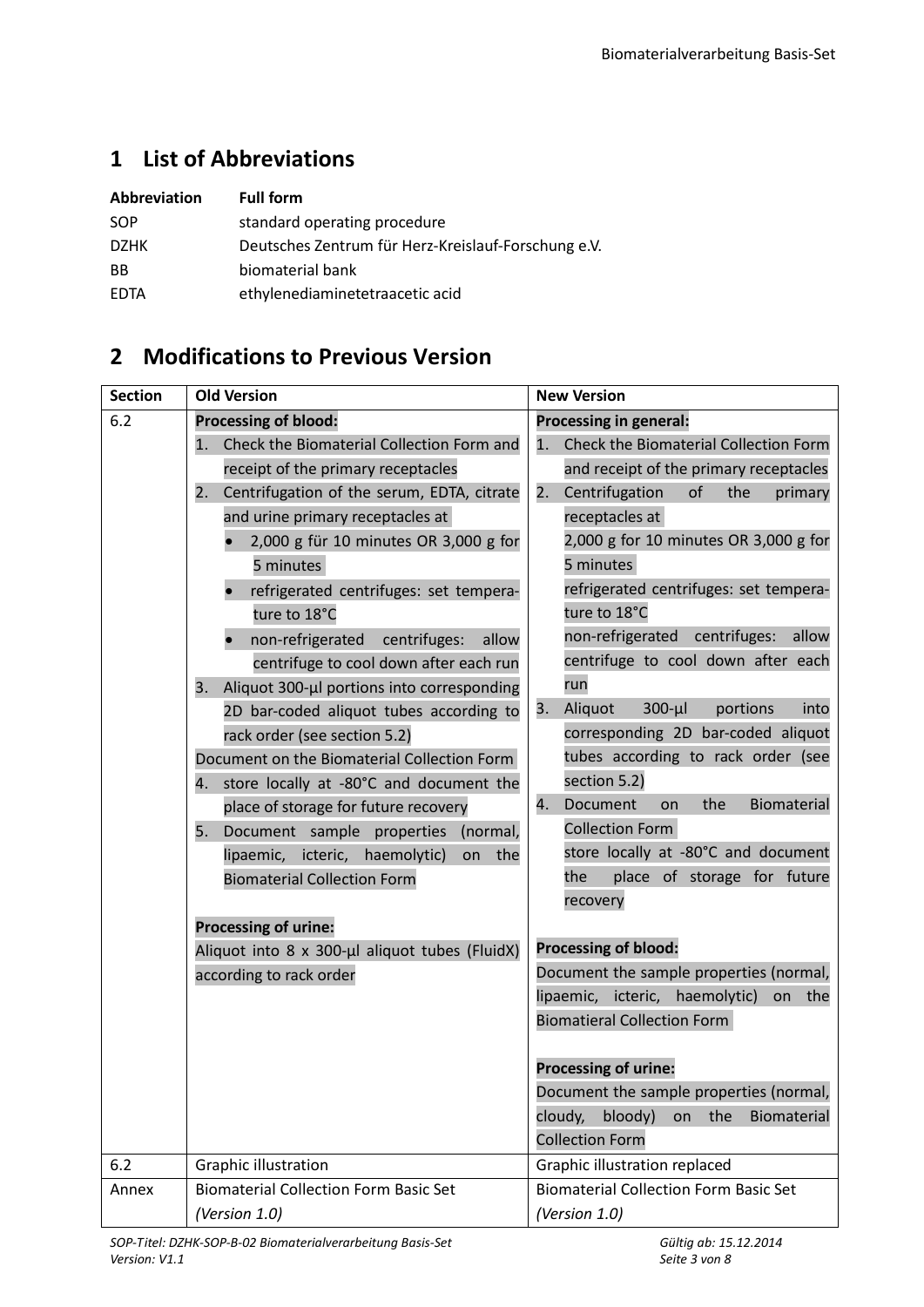## **3 Introduction**

#### *3.1 Purpose*

This standard operating procedure describes the processing and storage of basic sets of biomaterials collected in the context of DZHK projects (normally for a clinical study, a registry or a cohort) in order to set up a DZHK Biomaterial Bank under standardized conditions. Core elements of this SOP appear on a grey background.

## *3.2 Terms and Definitions*

*Biomaterials* are e.g. blood, urine, stool and tissue as well as the materials that result after processing (e.g. plasma, serum in aliquots as well as DNA, RNA and stem cells).

The term *biomaterial bank (BB)* should be understood as the storage of biomaterials as well as the storage of data on the quality attributes of the biomaterial and corresponding information. The biomaterials are to be stored at a temperature of at least -80°C (e.g. in a deep freezer or automated cryogenic storage system).

*DZHK biomaterial* denotes the biomaterial which is collected from every patient/test subject participating in a DZHK project (normally a clinical study, registry or cohort) and which becomes property of the DZHK and is hence subject to the DZHK Terms of Use. For blood, the quantity of biomaterial to be collected is calculated on the basis of the cross-study quantity and the study-specific quantity (DZHK basic quantity or DZHK study quantity), which must be processed and stored.

Cross-study biomaterials, which are collected independently of any concrete study, are referred to as *DZHK Basic Sets*.

Study-specific biomaterials, which are additionally collected for the purpose of a concrete study, are referred to as *DZHK Study Sets*.

## *3.3 Level of Quality*

This SOP corresponds to Quality Level 2 of the DZHK.

| ♥<br><b>DZHK Quality Levels</b> |                                                                                  |  |  |  |  |
|---------------------------------|----------------------------------------------------------------------------------|--|--|--|--|
| Implementation                  |                                                                                  |  |  |  |  |
| Level 1                         | The examination is performed in accordance with the requirements laid down in    |  |  |  |  |
|                                 | the Guidelines of the German Medical Association on Quality Assurance in Medical |  |  |  |  |
|                                 | Laboratory Testing.                                                              |  |  |  |  |
| Level 2                         | The examination is performed in accordance with the requirements of the SOP of   |  |  |  |  |
|                                 | the DZHK. The minimum requirements for ensuring the quality of the               |  |  |  |  |
|                                 | implementation and of the examiner are defined herein.                           |  |  |  |  |
| Level 3                         | The examination is performed in accordance with the requirements of the SOP of   |  |  |  |  |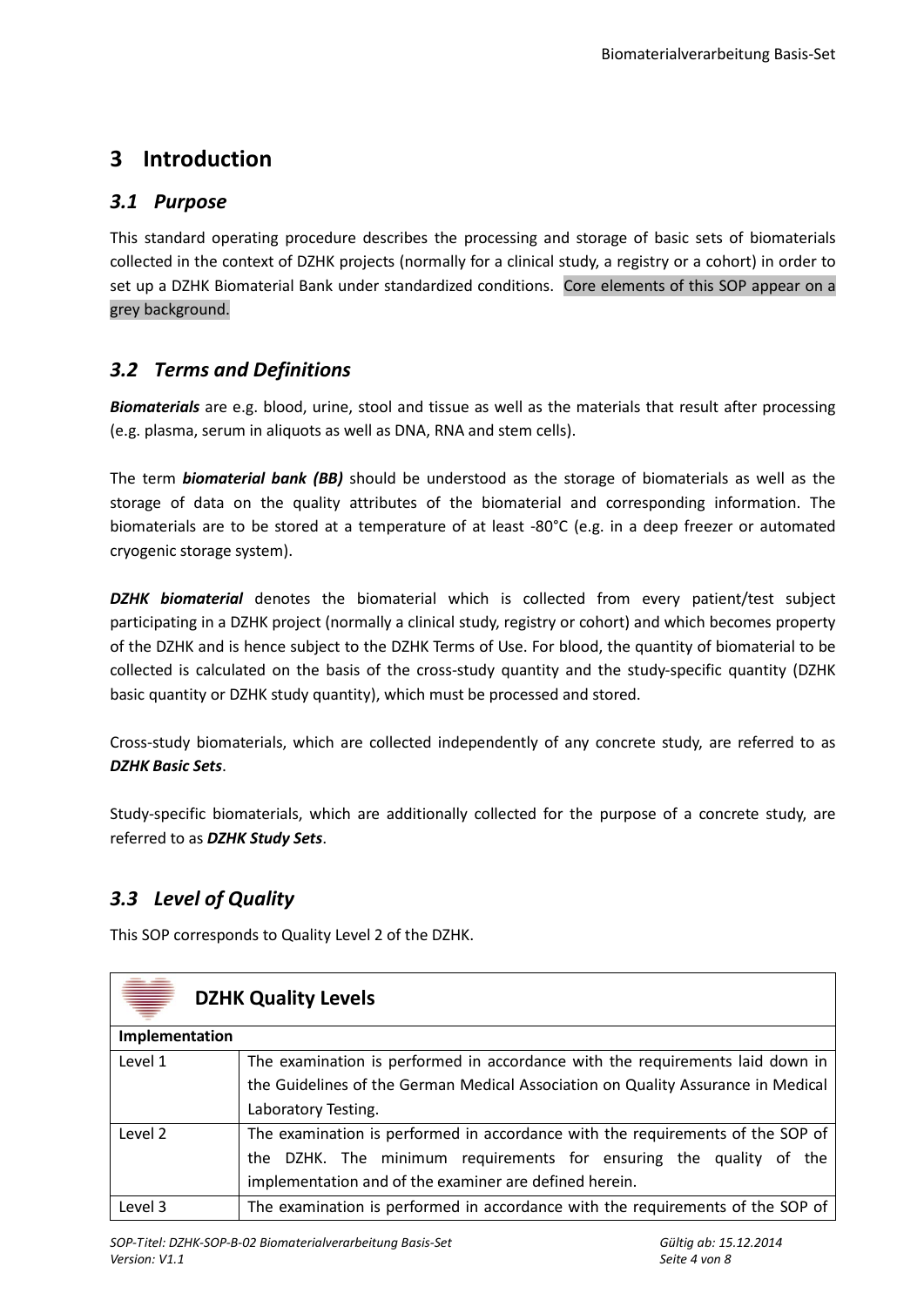| the DZHK and certification of the examiner: Determination of intra- and inter- |
|--------------------------------------------------------------------------------|
| observer variability (standard of epidemiological studies).                    |

## **4 Background**

The collection, processing and storage of the DZHK basic set of biomaterials (see **Error! Reference source not found.**) are important steps in the pre-analytic process and must be performed in a standardized manner in accordance with the SOPs of the DZHK.

Type of material, volume and quantity for the DZHK Biomaterial Bank Processed biomaterials (= DZHK Basic Set) from every patient/test subject participating in a DZHK study, a registry and/or a cohort must be stored in a biomaterials bank.

**Table 1 Type of biomaterial, volume and quantity in the DZHK Basic Biomaterial Bank**

|                  | <b>Biomaterial</b> | <b>Aliquot Volume</b> | <b>Aliquot Quantity</b> |  |
|------------------|--------------------|-----------------------|-------------------------|--|
| <b>Basic Set</b> | Serum              | $300 \mu l$           | 10                      |  |
|                  | EDTA plasma        | $300 \mu l$           | 10                      |  |
|                  | Citrate plasma     | $300 \mu l$           |                         |  |
|                  | Urine              | $300 \mu l$           |                         |  |
|                  | Buffy coat*        | $<$ 300 µl            |                         |  |

\* Freezing of buffy coat for subsequent extraction of DNA

Every aliquot filled (with the exception of the buffy coat) must contain 300 µl. If the amount of biomaterial collected is not sufficient for the intended number of aliquots, then a smaller number of aliquots must be filled.

## **5 Requirements**

#### *5.1 Equipment / Inventory*

- centrifuge (refrigerated or non-refrigerated)
- calibrated pipettes
- -80°C freezer with connection to a monitoring system and a failure protection concept

#### <span id="page-4-0"></span>*5.2 Special Consumables*

- suitable pipette tips
- labelled and rack-mounted aliquot tubes from the basic blood collection set, arranged in the following order: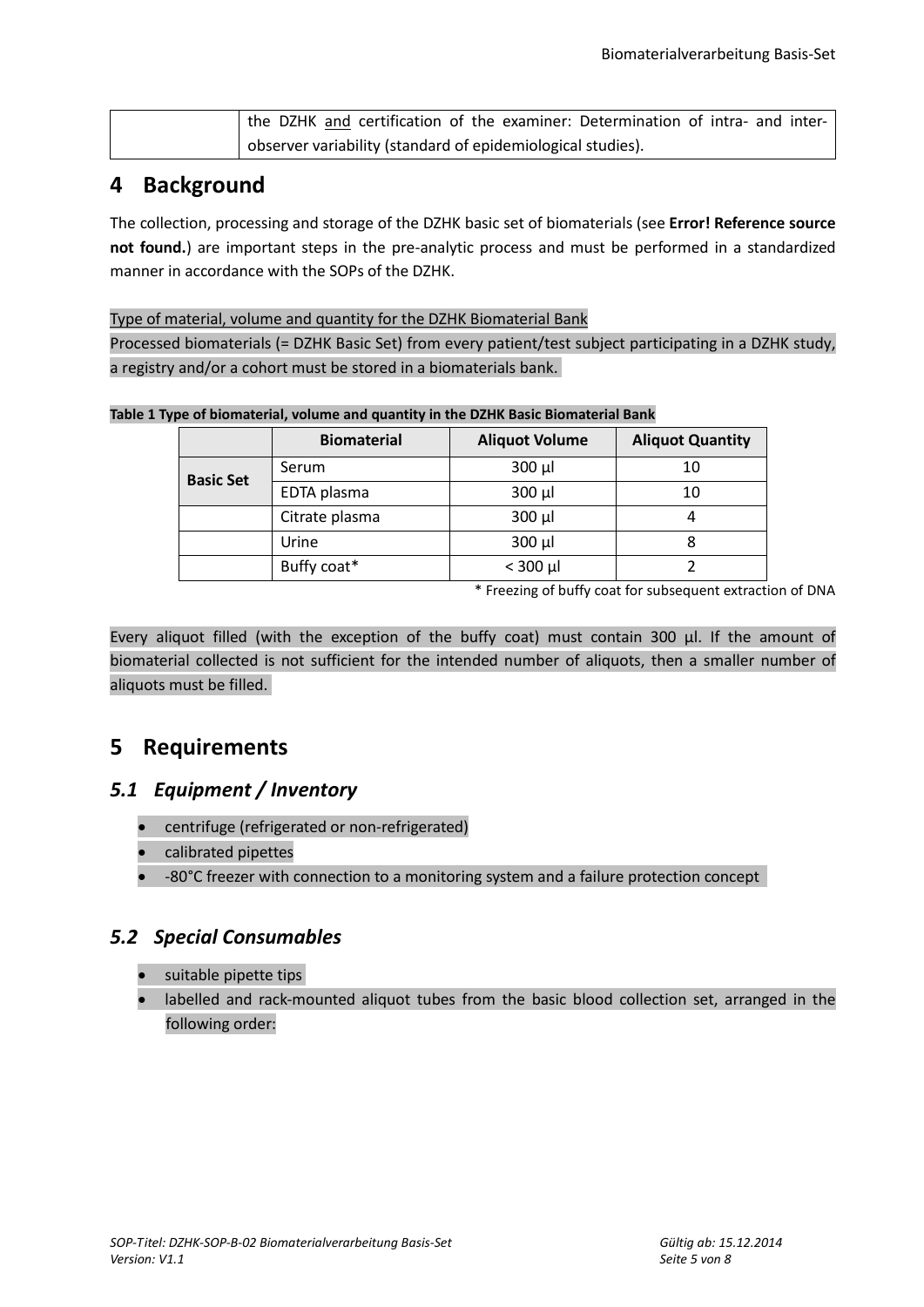

#### Positions on the rack:

|                           |   | ٠ | 2 | 3 | 4 | 5 | 6 | 7 | 8 | 9 | 10 | <b>11</b> | 12 |
|---------------------------|---|---|---|---|---|---|---|---|---|---|----|-----------|----|
| Serum                     | A |   |   |   |   |   |   |   |   |   |    |           |    |
|                           | B |   |   |   |   |   |   |   |   |   |    |           |    |
| EDTA plasma               | C |   |   |   |   |   |   |   |   |   |    |           |    |
|                           | D |   |   |   |   |   |   |   |   |   |    |           |    |
| Citrate plasma/buffy coat | E |   |   |   |   |   |   |   |   |   |    |           |    |
|                           | F |   |   |   |   |   |   |   |   |   |    |           |    |
| Urine                     | G |   |   |   |   |   |   |   |   |   |    |           |    |
|                           | н |   |   |   |   |   |   |   |   |   |    |           |    |

#### *5.3 Materials, Documents and Information Required*

• Completed Basic Set Biomaterial Collection Form

## **6 Workflow**

#### *6.1 Specific Requirements*

The processing of biomaterials must be carried out in accordance with this SOP by trained personnel. The following standards must be observed:

- Regular disinfection of work surfaces
- Compliance with hygiene regulations

### *6.2 Flow Chart*

Receipt by laboratory – Checking of the Biomaterial Collection Form and the primary receptacles and aliquot tubes – Centrifugation of the primary receptacles – Aliquoting of 300-µl portions according to rack order – Local storage at -80°C, documentation of the storage location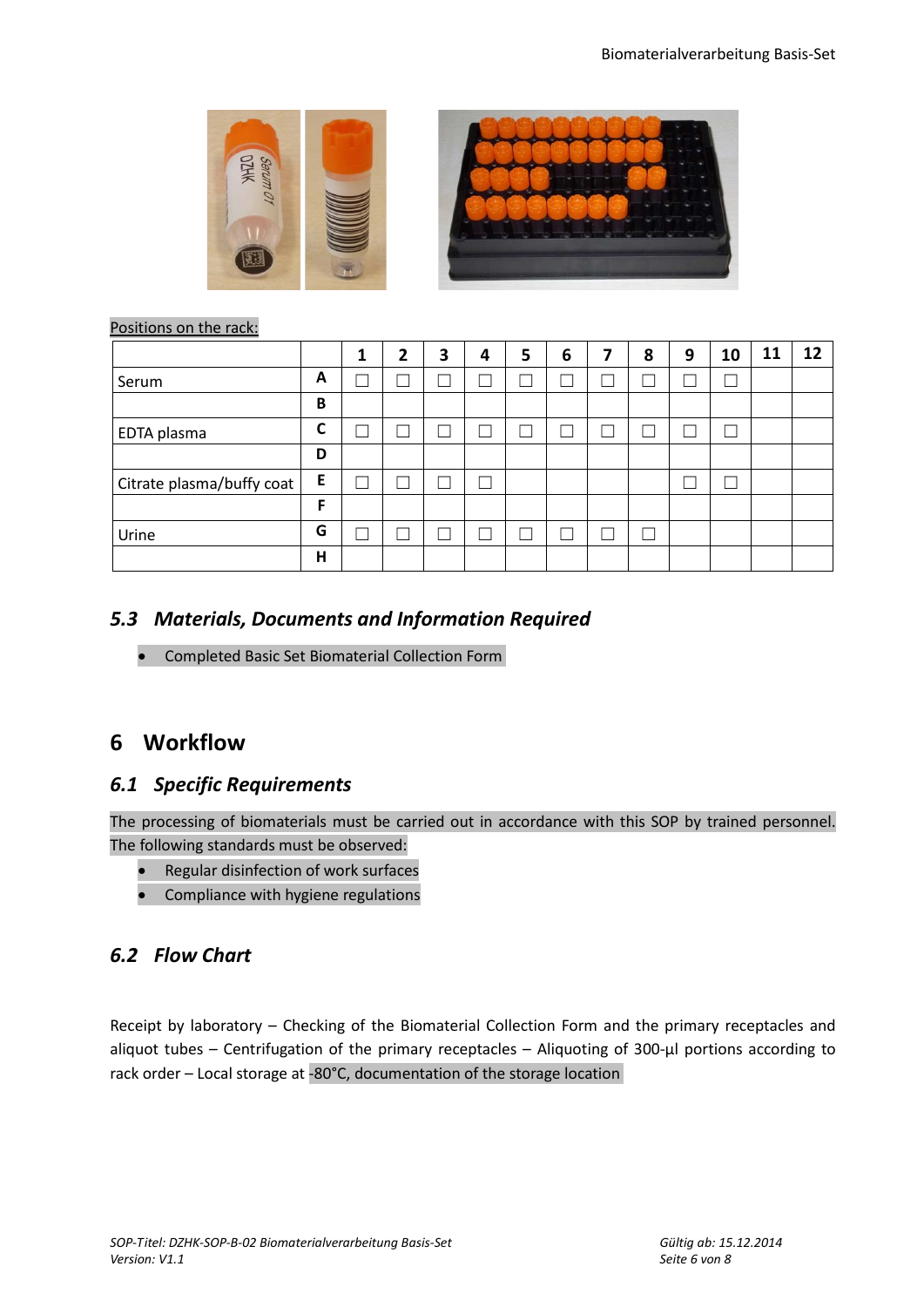

→ Document each individual step on the Biomaterial Collection Form

#### **Processing in general:**

- 1. Check the Biomaterial Collection Form and receipt of the primary receptacles
- 2. Centrifuge the primary receptacles at
	- 2,000 g for 10 minutes OR 3,000 g for 5 minutes
	- refrigerated centrifuges: set temperature to 18°C
	- non-refrigerated centrifuges: allow centrifuge to cool down after each run
- 3. Aliquot 300-µl portions into corresponding 2D bar-coded aliquot tubes according to rack order (see point [5.2\)](#page-4-0)
- 4. Documentation on the Biomaterial Collection Form
- 5. Store locally at -80°C and document the storage location for future recovery

#### **Processing of blood:**

Document sample properties (normal, lipaemic, icteric, haemolytic) on the Biomaterial Collection Form

#### **Processing of urine:**

Document sample properties (normal, cloudy, bloody) on the Biomaterial Collection Form

#### *6.3 Handling Deviations*

Deviations from the requirements and workflow described above must be documented on the Biomaterial Collection Form.